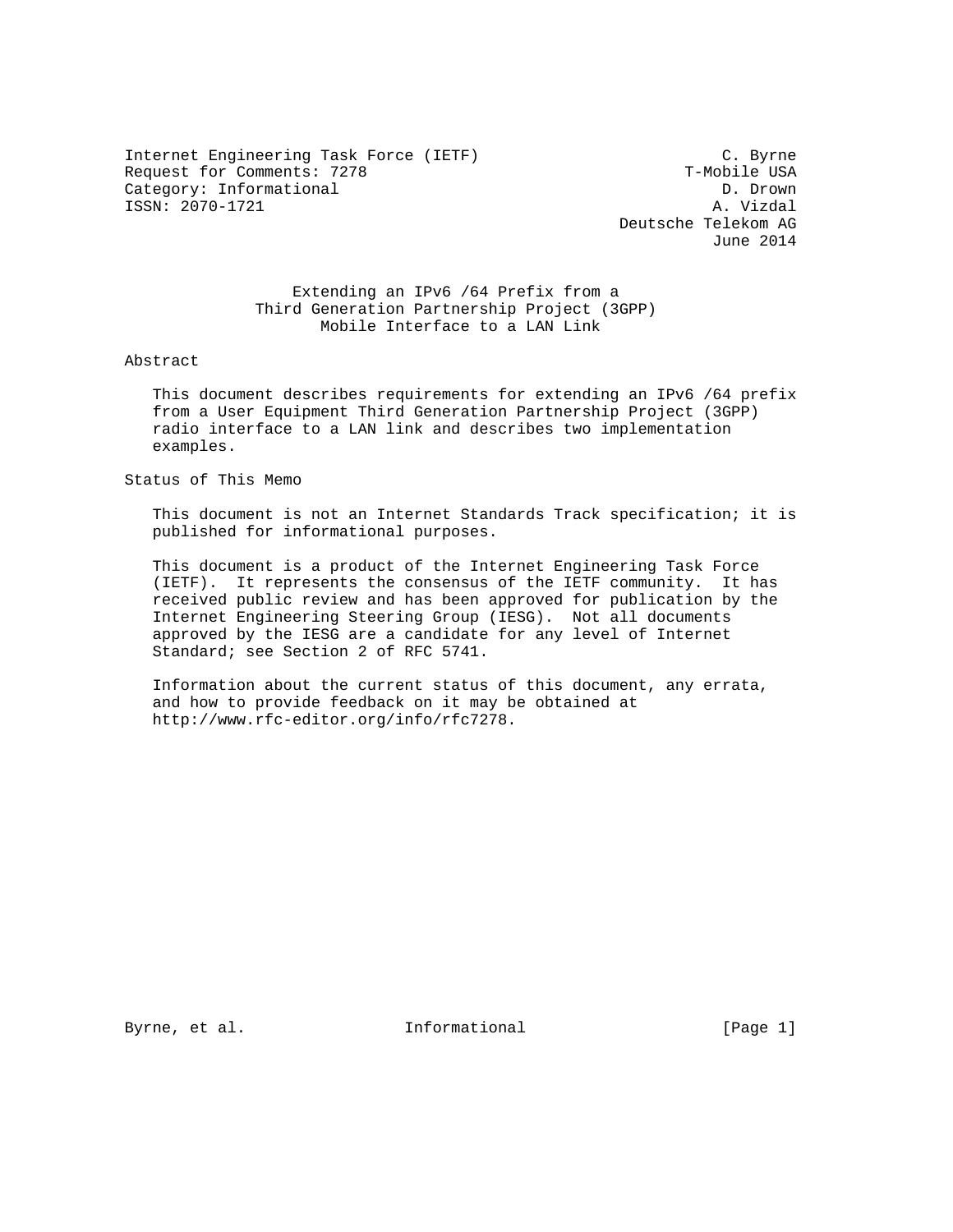## Copyright Notice

 Copyright (c) 2014 IETF Trust and the persons identified as the document authors. All rights reserved.

 This document is subject to BCP 78 and the IETF Trust's Legal Provisions Relating to IETF Documents (http://trustee.ietf.org/license-info) in effect on the date of publication of this document. Please review these documents carefully, as they describe your rights and restrictions with respect to this document. Code Components extracted from this document must include Simplified BSD License text as described in Section 4.e of the Trust Legal Provisions and are provided without warranty as described in the Simplified BSD License.

## Table of Contents

|  | 2. The Challenge of Providing IPv6 Addresses to a LAN Link via a |
|--|------------------------------------------------------------------|
|  |                                                                  |
|  | 3. Requirements for Extending the 3GPP Interface /64 IPv6        |
|  |                                                                  |
|  | 4. Example Methods for Extending the 3GPP Interface /64          |
|  |                                                                  |
|  | 4.1. General Behavior for All Example Scenarios 5                |
|  | 4.2. Example Scenario 1: Global Address Only Assigned to         |
|  |                                                                  |
|  | 4.3. Example Scenario 2: A Single Global Address Assigned to a   |
|  |                                                                  |
|  |                                                                  |
|  |                                                                  |
|  |                                                                  |

Byrne, et al. 1nformational 1992 [Page 2]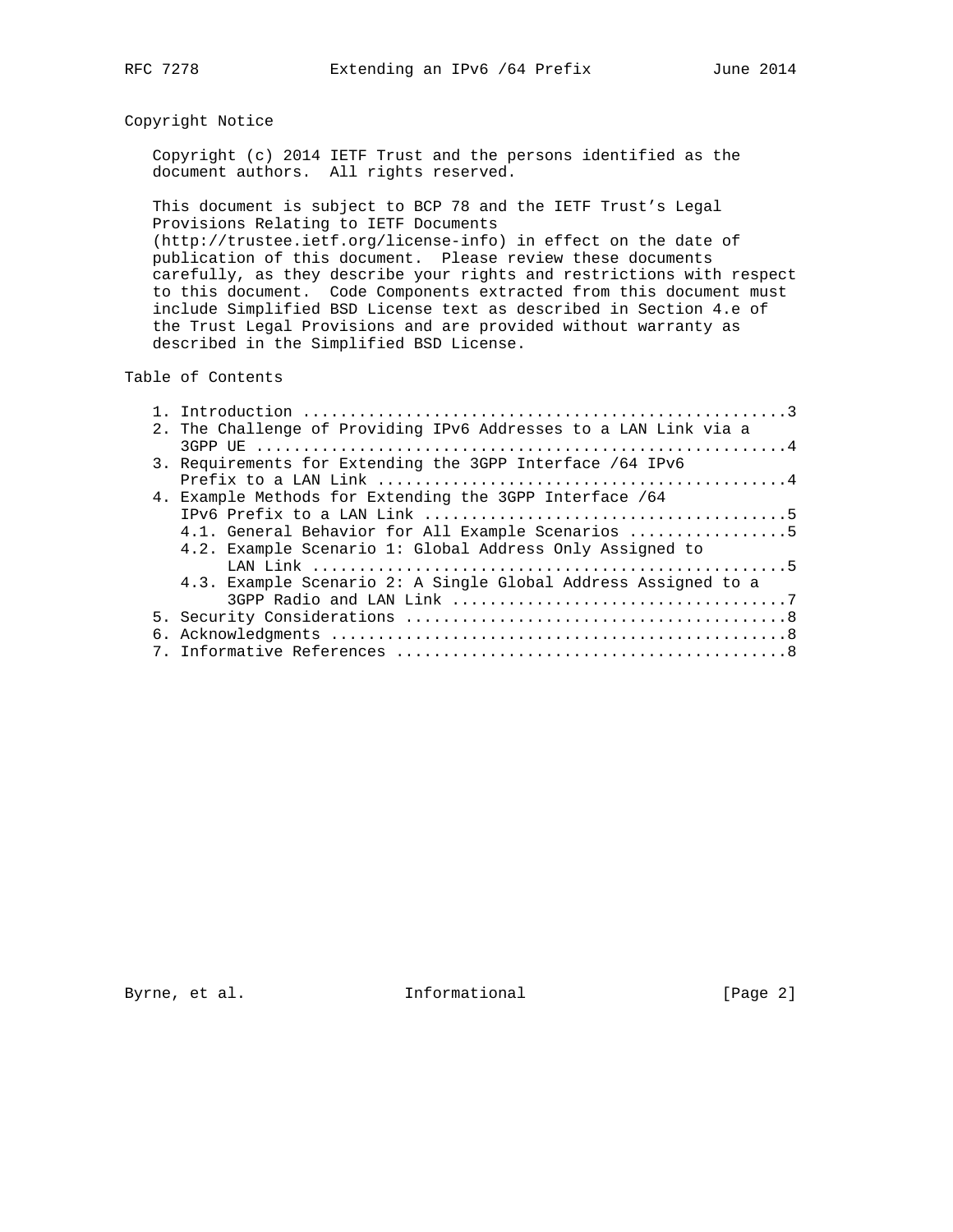## 1. Introduction

 3GPP mobile cellular networks such as Global System for Mobile Communications (GSM), Universal Mobile Telecommunications System (UMTS), and Long Term Evolution (LTE) have architectural support for IPv6 [RFC6459], but only 3GPP Release-10 and onwards of the 3GPP specification [TS.23401] supports DHCPv6 Prefix Delegation [RFC3633] for delegating IPv6 prefixes to a single LAN link.

 To facilitate the use of IPv6 in a LAN prior to the deployment of DHCPv6 Prefix Delegation in 3GPP networks and in User Equipment (UE), this document describes requirements and provides examples on how the 3GPP UE radio interface assigned global /64 prefix may be extended from the 3GPP radio interface to a LAN link.

 There are two scenarios where this might be done. The first is where the 3GPP node sets up and manages its own LAN (e.g., an IEEE 802.11 Service Set Identifier (SSID)) and provides single-homed service to hosts that connect to this LAN. A second scenario is where the 3GPP node connects to an existing LAN and acts as a router in order to provide redundant or multi-homed IPv6 service.

 This document is intended to address the first scenario; it is not applicable to the second scenario, because the operational complexities of the second scenario are not addressed.

 This can be achieved by receiving the Router Advertisement (RA) [RFC4861] announced globally unique /64 IPv6 prefix from the 3GPP radio interface by the UE and then advertising the same IPv6 prefix to the LAN link with RA. For all of the cases in the scope of this document, the UE may be any device that functions as an IPv6 router between the 3GPP network and a LAN.

 This document describes requirements for achieving an IPv6 prefix extension from a 3GPP radio interface to a LAN link including two practical implementation examples:

- 1) The 3GPP UE only has a global-scope address on the LAN link.
- 2) The 3GPP UE maintains the same consistent 128-bit global-scope IPv6 anycast address [RFC4291] on the 3GPP radio interface and the LAN link. The LAN link is configured as a /64 and the 3GPP radio interface is configured as a /128.

 Section 4 describes the characteristics of each of the two example approaches.

Byrne, et al. 1nformational 1992 [Page 3]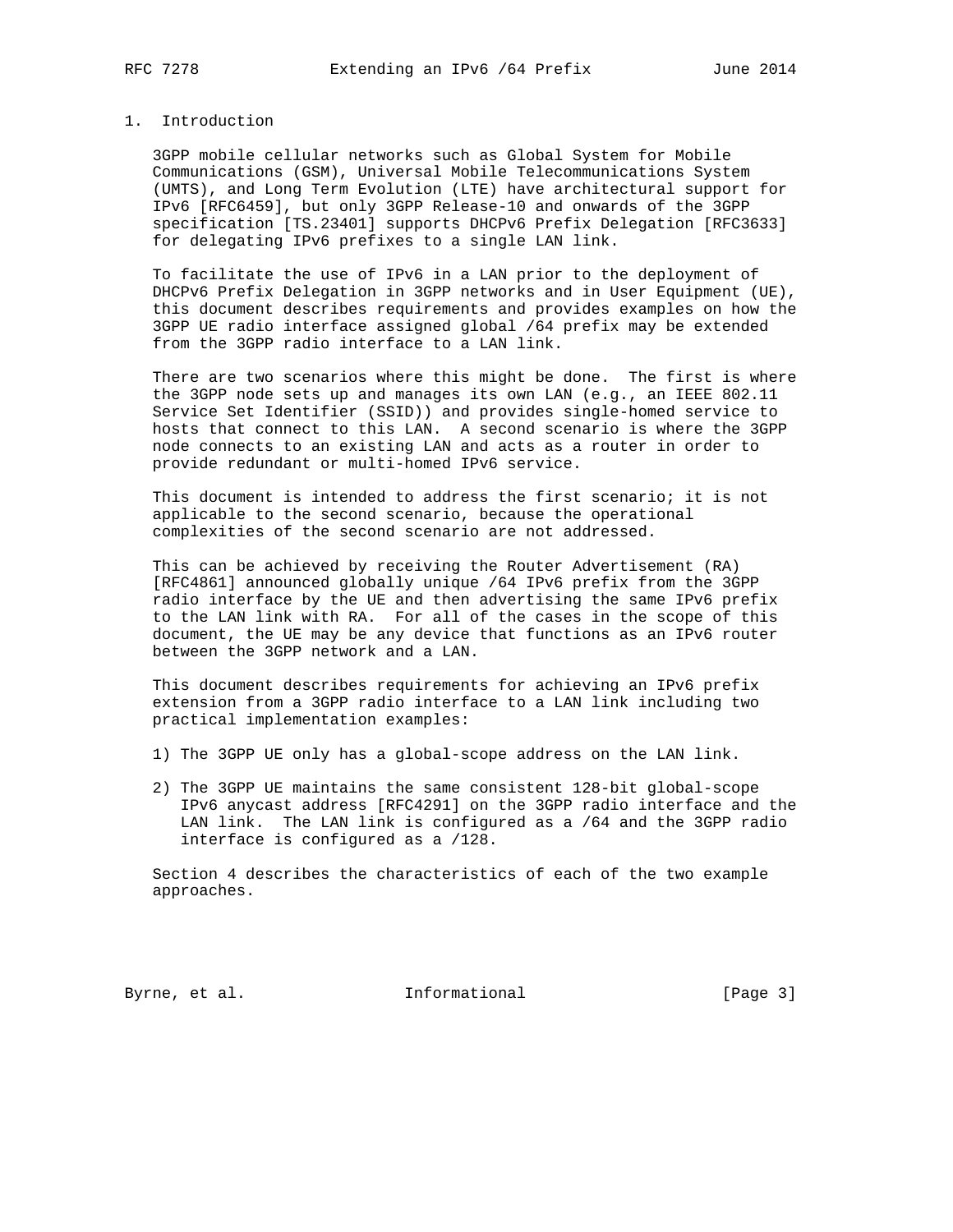## 1.2. Special Language

 The key words "MUST", "MUST NOT", "REQUIRED", "SHALL", "SHALL NOT", "SHOULD", "SHOULD NOT", "RECOMMENDED", "MAY", and "OPTIONAL" in this document are to be interpreted as described in RFC 2119 [RFC2119].

 Note that this document is not a Standard, and conformance with it is not required in order to claim conformance with IETF Standards for IPv6.

This document uses the normative keywords only for precision.

2. The Challenge of Providing IPv6 Addresses to a LAN Link via a 3GPP UE

 As described in [RFC6459], 3GPP networks assign a /64 global-scope prefix to each UE using RA. DHCPv6 Prefix Delegation is an optional part of 3GPP Release-10 and is not covered by any earlier releases. Neighbor Discovery Proxy (ND Proxy) [RFC4389] functionality has been suggested as an option for extending the assigned /64 from the 3GPP radio interface to the LAN link, but ND Proxy is an Experimental protocol and has some limitations with loop avoidance.

 DHCPv6 is the best way to delegate a prefix to a LAN link. The methods described in this document SHOULD only be applied when deploying DHCPv6 Prefix Delegation is not achievable in the 3GPP network and the UE. The methods described in this document are at various stages of implementation and deployment planning. The goal of this memo is to document the available methods that may be used prior to DHCPv6 deployment.

- 3. Requirements for Extending the 3GPP Interface /64 IPv6 Prefix to a LAN Link
	- R-1: The 3GPP network provided /64 prefix MUST be made available on the LAN link.

 LAN attached devices shall be able to use the 3GPP network assigned IPv6 prefix (e.g. using IPv6 Stateless Address Autoconfiguration - SLAAC [RFC4862]).

R-2: The UE MUST defend all of its IPv6 addresses on the LAN link.

 In case a LAN attached node will, for example, autoconfigure the same global IPv6 address as used on the 3GPP interface, the UE must fail the Duplicate Address Detection (DAD) [RFC4862] process run by the LAN node.

Byrne, et al. 1nformational 1992 [Page 4]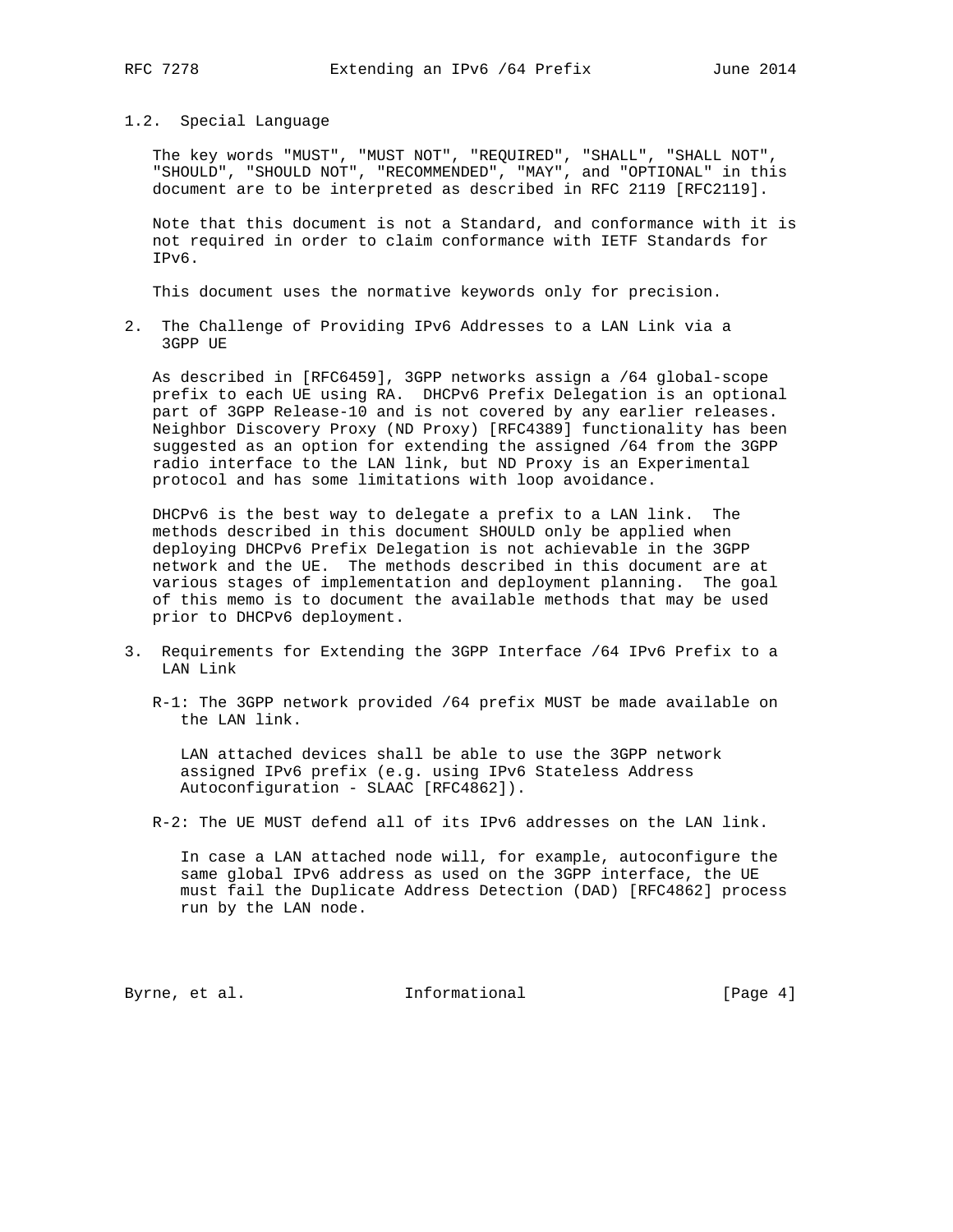- R-3: The LAN link configuration MUST be tightly coupled with the 3GPP link state.
- R-4: The UE MUST decrement the time to live (TTL) when passing packets between IPv6 links across the UE.
- 4. Example Methods for Extending the 3GPP Interface /64 IPv6 Prefix to a LAN Link
- 4.1. General Behavior for All Example Scenarios

 As [RFC6459] describes, the 3GPP-network-assigned /64 is completely dedicated to the UE and the gateway does not consume any of the /64 addresses. The gateway routes the entire /64 to the UE and does not perform ND or Neighbor Unreachability Detection (NUD) [RFC4861]. Communication between the UE and the gateway is only done using link-local addresses and the link is point-to-point. This allows for the UE to reliably manipulate the /64 from the 3GPP radio interface without negatively impacting the point-to-point 3GPP radio link interface. The LAN link RA configuration must be tightly coupled with the 3GPP link state. If the 3GPP link goes down or changes the IPv6 prefix, that state should be reflected in the LAN link IPv6 configuration. Just as in a standard IPv6 router, the packet TTL will be decremented when passing packets between IPv6 links across the UE. The UE is employing the weak host model [RFC1122]. The RA function on the UE is exclusively run on the LAN link.

 The LAN-link-originated RA message carries a copy of the following 3GPP radio-link-received RA message option fields:

- o MTU (if not provided by the 3GPP network, the UE will provide its 3GPP link MTU size)
- o Prefix Information
- 4.2. Example Scenario 1: Global Address Only Assigned to LAN Link

 For this case, the UE receives the RA from the 3GPP network but does not use a global address on the 3GPP interface. The 3GPP-interface received RA /64 prefix information is used to configure the Neighbor Discovery Protocol (NDP) on the LAN. The UE assigns itself an IPv6 address on the LAN link from the 3GPP-interface-received RA. The LAN link uses RA to announce the prefix to the LAN. The UE LAN link interface defends its LAN IPv6 address with DAD. The UE shall not run SLAAC to assign a global address on the 3GPP radio interface while routing is enabled.

Byrne, et al. 1nformational 1992 [Page 5]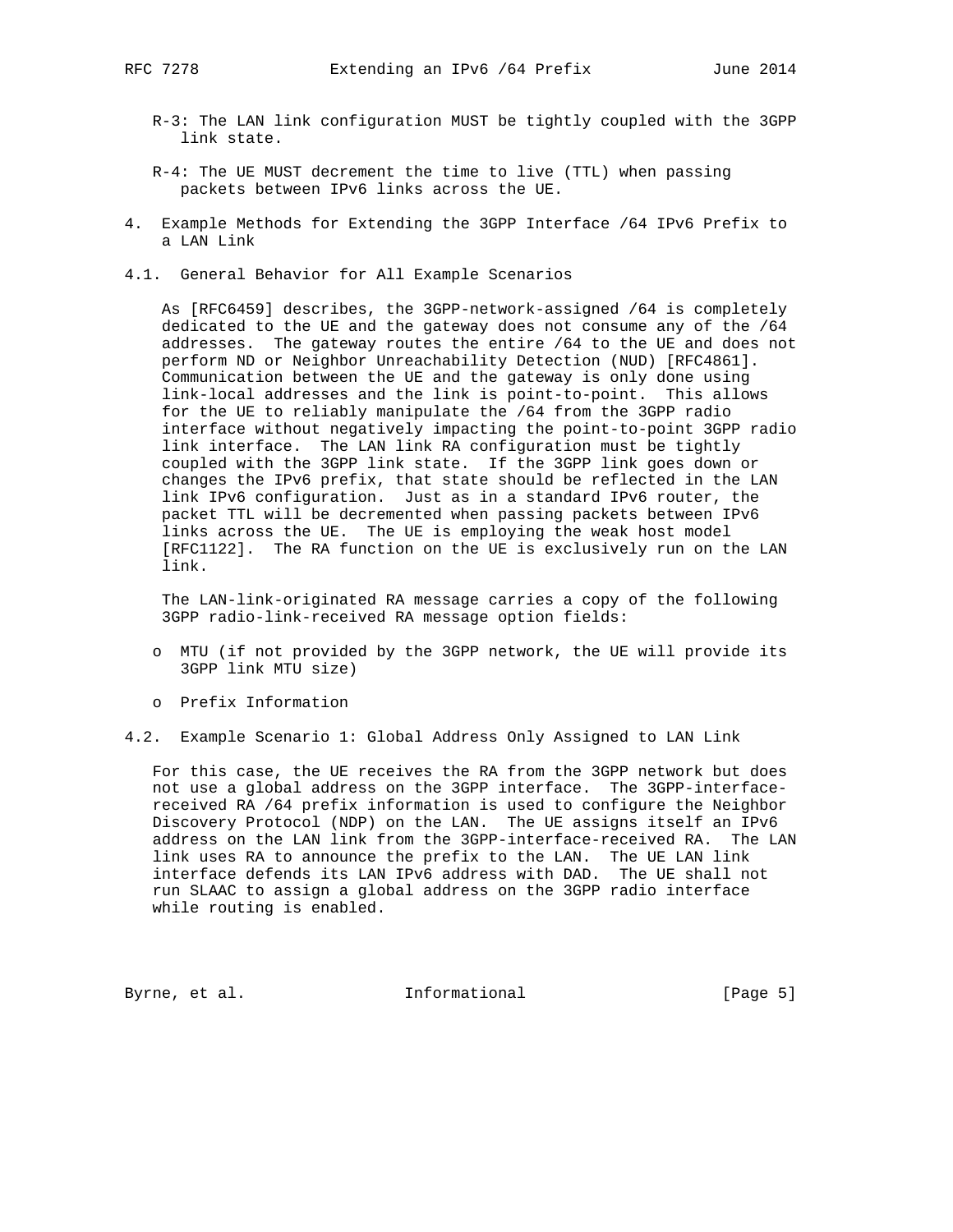This method allows the UE to originate and terminate IPv6 communications as a host while acting as an IPv6 router. The movement of the IPv6 prefix from the 3GPP radio interface to the LAN link may result in long-lived data connections being terminated during the transition from a host-only mode to router-and-host mode. Connections that are likely to be affected are ones that have been specifically bound to the 3GPP radio interface. This method is appropriate if the UE or software on the UE cannot support multiple interfaces with the same anycast IPv6 address and the UE requires global connectivity while acting as a router.

Below is the general procedure for this scenario:

- 1. The user activates router functionality for a LAN on the UE.
- 2. The UE checks to make sure the 3GPP interface is active and has an IPv6 address. If the interface does not have an IPv6 address, an attempt will be made to acquire one; otherwise, the procedure will terminate.
- 3. In this example, the UE finds the 3GPP interface is active and has the IPv6 address 2001:db8:ac10:f002:1234:4567:0:9 assigned.
- 4. The UE moves the address 2001:db8:ac10:f002:1234:4567:0:9 as a /64 from the 3GPP interfaces to the LAN link interface, disables the IPv6 SLAAC feature on the 3GPP radio interface to avoid address autoconfiguration, and begins announcing the prefix 2001:db8:ac10:f002::/64 via RA to the LAN. For this example, the LAN has 2001:db8:ac10:f002:1234:4567:0:9/64 and the 3GPP radio only has a link-local address.
- 5. The UE directly processes all packets destined to itself at 2001:db8:ac10:f002:1234:4567:0:9.
- 6. The UE, acting as a router running NDP on the LAN, will route packets to and from the LAN. IPv6 packets passing between interfaces will have the TTL decremented.
- 7. On the LAN link interface, there is no chance of address conflict since the address is defended using DAD. The 3GPP radio interface only has a link-local address.

Byrne, et al. 1nformational 1992 [Page 6]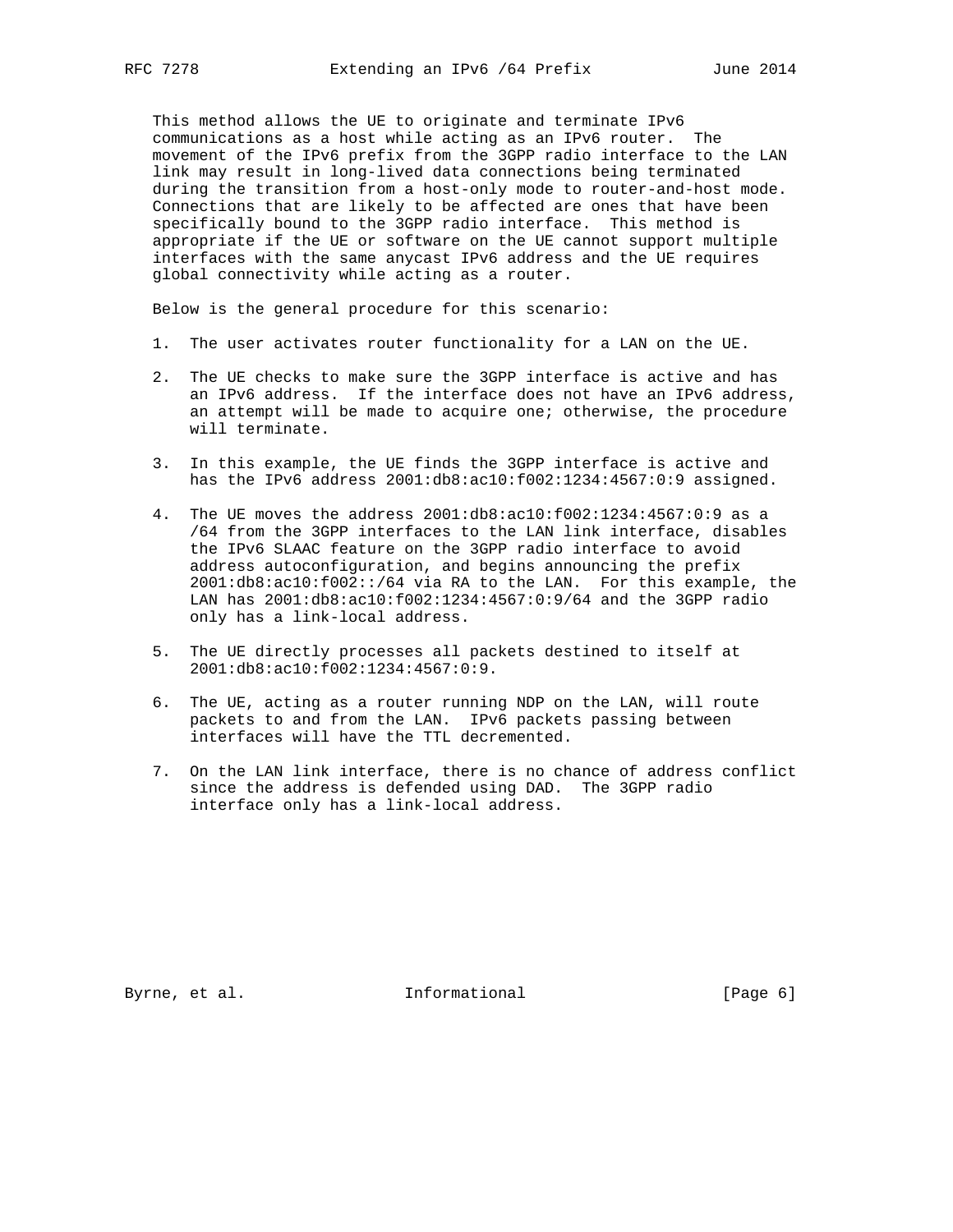4.3. Example Scenario 2: A Single Global Address Assigned to a 3GPP Radio and LAN Link

 In this method, the UE assigns itself one address from the 3GPP network RA-announced /64. This one address is configured as anycast [RFC4291] on both the 3GPP radio link as a /128 and on the LAN link as a /64. This allows the UE to maintain long-lived data connections since the 3GPP radio interface address does not change when the router function is activated. This method may cause complications for certain software that may not support multiple interfaces with the same anycast IPv6 address, or are sensitive to prefix length changes. This method also creates complications for ensuring uniqueness for Privacy Extensions [RFC4941]. When Privacy Extensions are in use, all temporary addresses will be copied from the 3GPP radio interface to the LAN link. The preferred and valid lifetimes will be synchronized, such that the temporary anycast addresses on both interfaces expire simultaneously.

 There might also be more complex scenarios in which the prefix length is not changed and privacy extensions are supported by having the subnet span multiple interfaces, as ND Proxy does [RFC4389]. Further elaboration is out of scope of the present document.

Below is the general procedure for this scenario:

- 1. The user activates router functionality for a LAN on the UE.
- 2. The UE checks to make sure the 3GPP interface is active and has an IPv6 address. If the interface does not have an IPv6 address, an attempt will be made to acquire one; otherwise, the procedure will terminate.
- 3. In this example, the UE finds the 3GPP interface is active and has the IPv6 address 2001:db8:ac10:f002:1234:4567:0:9 assigned.
- 4. The UE moves the address 2001:db8:ac10:f002:1234:4567:0:9 as an anycast /64 from the 3GPP interface to the LAN interface and begins announcing the prefix 2001:db8:ac10:f002::/64 via RA to the LAN. The 3GPP interface maintains the same IPv6 anycast address with a /128. For this example, the LAN has 2001:db8:ac10:f002:1234:4567:0:9/64 and the 3GPP radio interface has 2001:db8:ac10:f002:1234:4567:0:9/128.
- 5. The UE directly processes all packets destined to itself at 2001:db8:ac10:f002:1234:4567:0:9.

Byrne, et al. 1nformational 1992 [Page 7]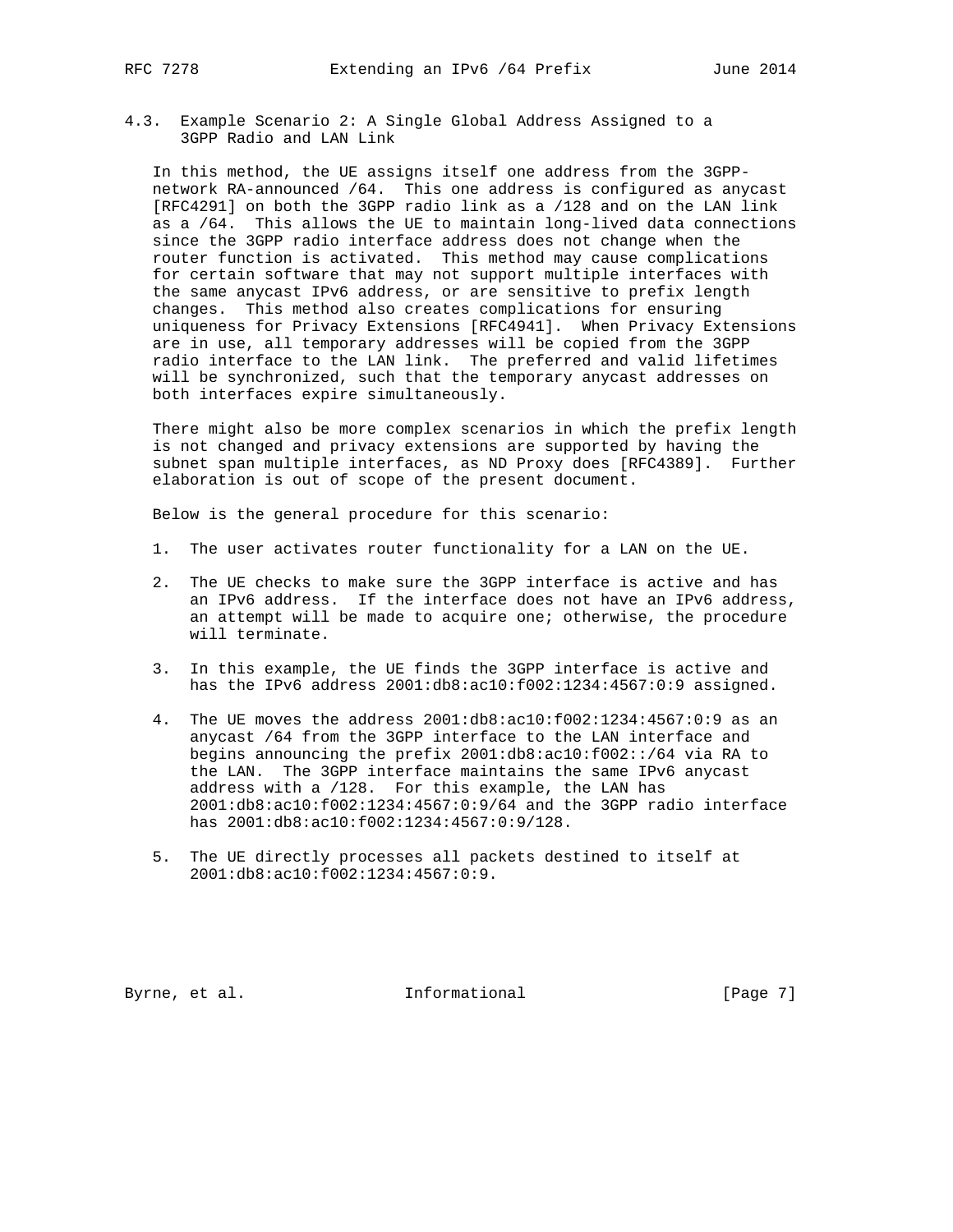- 6. On the LAN interface, there is no chance of address conflict since the address is defended using DAD. The 3GPP radio interface only has a /128 and no other systems on the 3GPP radio point-to-point link may use the global /64.
- 5. Security Considerations

 Since the UE will be switched from an IPv6 host mode to an IPv6 router-and-host mode, basic IPv6 Customer Premises Equipment (CPE) security functions [RFC6092] SHOULD be applied.

 Despite the use of temporary IPv6 addresses, the mobile-network provided /64 prefix is common to all the LAN-attached devices potentially concerning privacy. An IPv6 prefix provided by a nomadic device (e.g., a smartphone) is not a long-lived one due to re-attaches caused by a device reload, traveling through loosely covered areas, etc. The network will provide a new IPv6 prefix after a successful re-attach.

 3GPP-mobile-network-capable CPEs (e.g., a router) are likely to keep the mobile network data connection up for a longer time. Some mobile networks may be re-setting the mobile network connection regularly (e.g., every 24 hours), others may not. Privacy-concerned users shall take appropriate measures to not keep their IPv6 prefixes long lived.

6. Acknowledgments

 Many thanks for review and discussion from Dave Thaler, Sylvain Decremps, Mark Smith, Dmitry Anipko, Masanobu Kawashima, Teemu Savolainen, Mikael Abrahamsson, Eric Vyncke, Alexandru Petrescu, Jouni Korhonen, Lorenzo Colitti, Julien Laganier, Owen DeLong, Holger Metschulat, Yaron Sheffer, and Victor Kuarsingh. Special thanks to Ann Cerveny for her language review.

- 7. Informative References
	- [RFC1122] Braden, R., Ed., "Requirements for Internet Hosts Communication Layers", STD 3, RFC 1122, October 1989.
	- [RFC2119] Bradner, S., "Key words for use in RFCs to Indicate Requirement Levels", BCP 14, RFC 2119, March 1997.
	- [RFC3633] Troan, O. and R. Droms, "IPv6 Prefix Options for Dynamic Host Configuration Protocol (DHCP) version 6", RFC 3633, December 2003.

Byrne, et al. 1nformational 1992 [Page 8]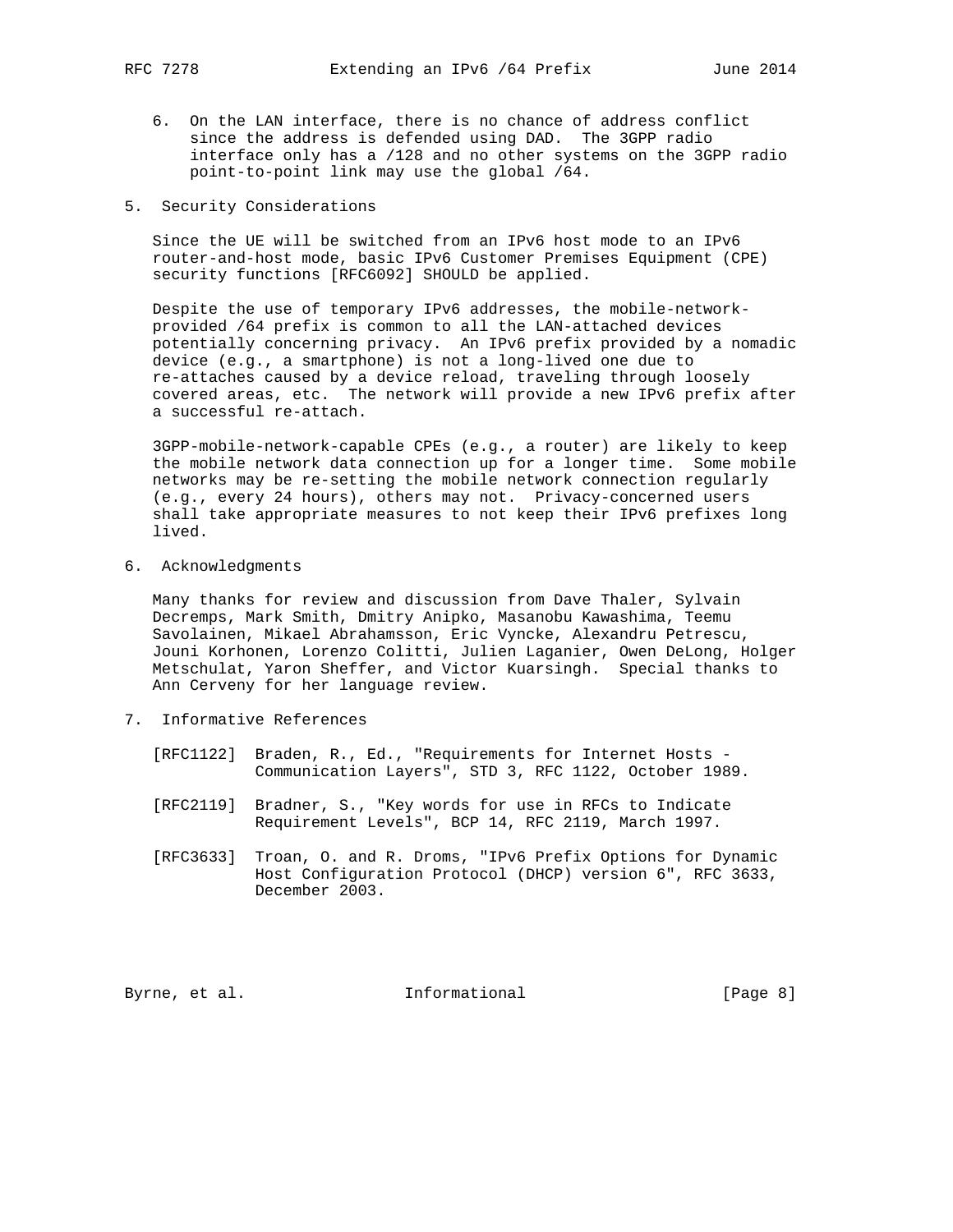- [RFC4291] Hinden, R. and S. Deering, "IP Version 6 Addressing Architecture", RFC 4291, February 2006.
- [RFC4389] Thaler, D., Talwar, M., and C. Patel, "Neighbor Discovery Proxies (ND Proxy)", RFC 4389, April 2006.
- [RFC4861] Narten, T., Nordmark, E., Simpson, W., and H. Soliman, "Neighbor Discovery for IP version 6 (IPv6)", RFC 4861, September 2007.
- [RFC4862] Thomson, S., Narten, T., and T. Jinmei, "IPv6 Stateless Address Autoconfiguration", RFC 4862, September 2007.
- [RFC4941] Narten, T., Draves, R., and S. Krishnan, "Privacy Extensions for Stateless Address Autoconfiguration in IPv6", RFC 4941, September 2007.
- [RFC6092] Woodyatt, J., Ed., "Recommended Simple Security Capabilities in Customer Premises Equipment (CPE) for Providing Residential IPv6 Internet Service", RFC 6092, January 2011.
- [RFC6459] Korhonen, J., Ed., Soininen, J., Patil, B., Savolainen, T., Bajko, G., and K. Iisakkila, "IPv6 in 3rd Generation Partnership Project (3GPP) Evolved Packet System (EPS)", RFC 6459, January 2012.
- [TS.23401] 3GPP, "General Packet Radio Service (GPRS) enhancements for Evolved Universal Terrestrial Radio Access Network (E-UTRAN) access", 3GPP TS 23.401 10.0.0, June 2010.

Byrne, et al. 10 Informational 1999 [Page 9]